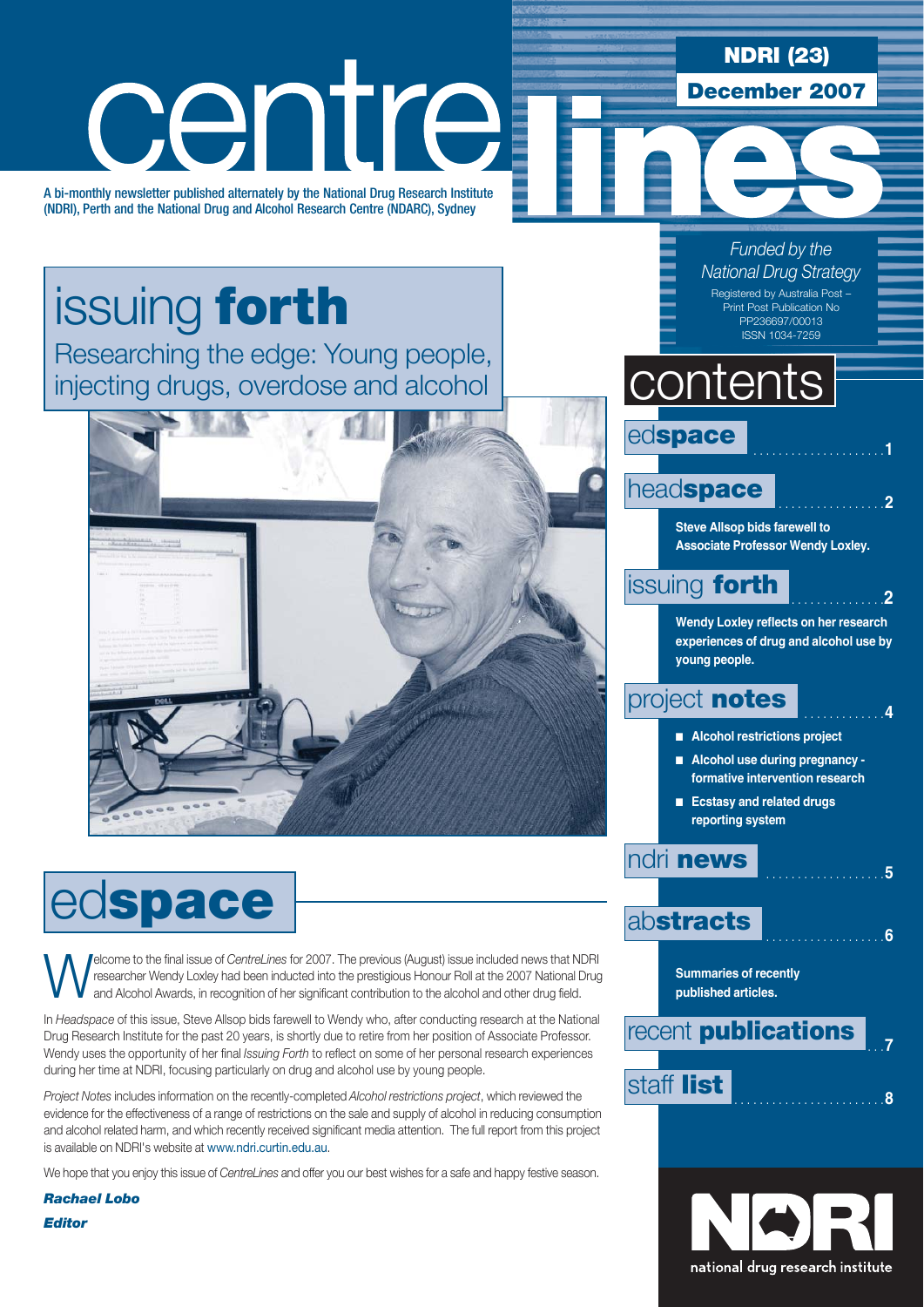# centre lines

# head**space**

## Farewell to Associate Professor Wendy Loxley

Associate Professor Wendy Loxley has<br>
Drug Research Institute for some two<br>
Drug Research Institute for some two been a central part of the National decades, as a researcher, a mentor and, for 4 years, the Deputy Director. She is soon to retire from her permanent position, but we expect to maintain an active relationship, enjoying her continued contribution to research and capacity building activities.

It is with mixed feelings that we provide Wendy with the opportunity for a valedictory *Issuing Forth*. I say 'mixed' because, while this signifies the loss of a valued colleague, Wendy has, as I anticipated, risen to the challenge and taken the chance to reflect on a range of initiatives that have shaped the alcohol and drug landscape. She has also thrown her support behind an issue that, among our colleagues and in the broader community, is contentious and sure to be the theme of continued debate.

While readers may focus on one or another of the programs highlighted by Wendy, I was struck by an overriding theme across them all: the importance of access, particularly for young people. Firstly, ease of access to alcohol and other drugs is one important factor that contributes to whether people use, and probably how they use, drugs. Secondly, young people affected by drug use are often disadvantaged by their limited access to information, advice, support and treatment – and often the way information is communicated and services provided to young people is suboptimal. In concert with research into supply reduction and supply control, we must also continue to explore the factors that enhance quality communication among young people and identify and address the barriers to effective treatment and harm reduction strategies.

These are issues for the future, but I want to use my remaining space to acknowledge the contribution Wendy Loxley has made to the drug field. Her work over the past two decades has covered diverse areas of interest across 40 projects, from drink-driving and criminal justice to illicit drug use (particularly injecting) and alcohol policy, resulting in significant and influential publications, conference presentations and media commentary. She has completed research on the prevention of HIV/ AIDS and hepatitis C amongst injecting drug users, focussed on strategies to reduce illicit drug and alcohol use among young people, sought to reduce the impact of alcohol and drug problems in the criminal justice system, and informed the development of alcohol policy. Wendy has also directly and indirectly supported a range of students to complete masters and doctoral level research programs.

Most recently she was Chief Investigator, working in partnership with the Centre for Adolescent Health and with a diverse group of colleagues, on what has become known as the "Prevention Monograph". This monograph has informed the evidence base for the National Drug Strategy and, since publication in 2004, has provided direction for the alcohol and other drug field. For example, the monograph had a significant impact on



the thinking of the government agency I was working in at the time: it prompted a review of our service provision to allow more support for programs that were effective and to shift away from programs that were of doubtful value.

As well as her demonstrable contribution to research, Wendy has been active with peak agencies and service providers. For example, she has been: a member of Palmerston's Board of Management and was Vice President of the Association between 1992 and 1996; a member of the Board of Management of the Western Australian AIDS Council; the WA Representative on the Australasian Professional Society on Alcohol and Drugs Council; a member of the WA Ministry of Health Needle and Syringe Vending Machines Working Party; and Vice-President of the Hepatitis C Council of WA.

I am sure many readers of *CentreLines* will join me in acknowledging Wendy Loxley's contribution to our field, wishing her all the very best for the future and hoping she will continue to contribute her skills and expertise, albeit somewhat attenuated by more relaxing activities. **cl**

*Steve Allsop*

# issuing **forth**

## Researching the edge: Young people, injecting drugs, overdose and alcohol

Some people will know that I intend to<br>September of the National Drug Research Institute at the end of retire from employment at the National Drug Research Institute at the end of this year, and this short article started life as a reflection on 20 years of drug research in Western Australia. When I came to prepare it, however, I found my thoughts continually revolving around four of the many studies in which I have been involved that specifically targeted young people under the age of 21. Two were concerned with injecting drug use and the risk of blood-borne viruses, which was the issue that claimed most of my attention

for the first half of my research life. A third study was concerned with the risk of opiate overdose, and my final reflections relate to young people and alcohol.

Before I describe these studies in more detail, I need to mention a conference presentation that I recently heard. This concerned the effect of intoxicants on adolescent brains, and the telling point was that young people are designed by evolution to take risks. The need to keep the gene pool as broad as possible means that young adults should leave

![](_page_1_Picture_19.jpeg)

the family home and seek sexual partners elsewhere, which is a risky undertaking. The implication of this is that attempts to simply teach adolescents and young adults not to take risks—with drugs or anything else—are not likely to be very effective. We need to find other ways to limit the damage that young people can do to themselves, at least until they reach an age when they are more concerned about the potential for harm.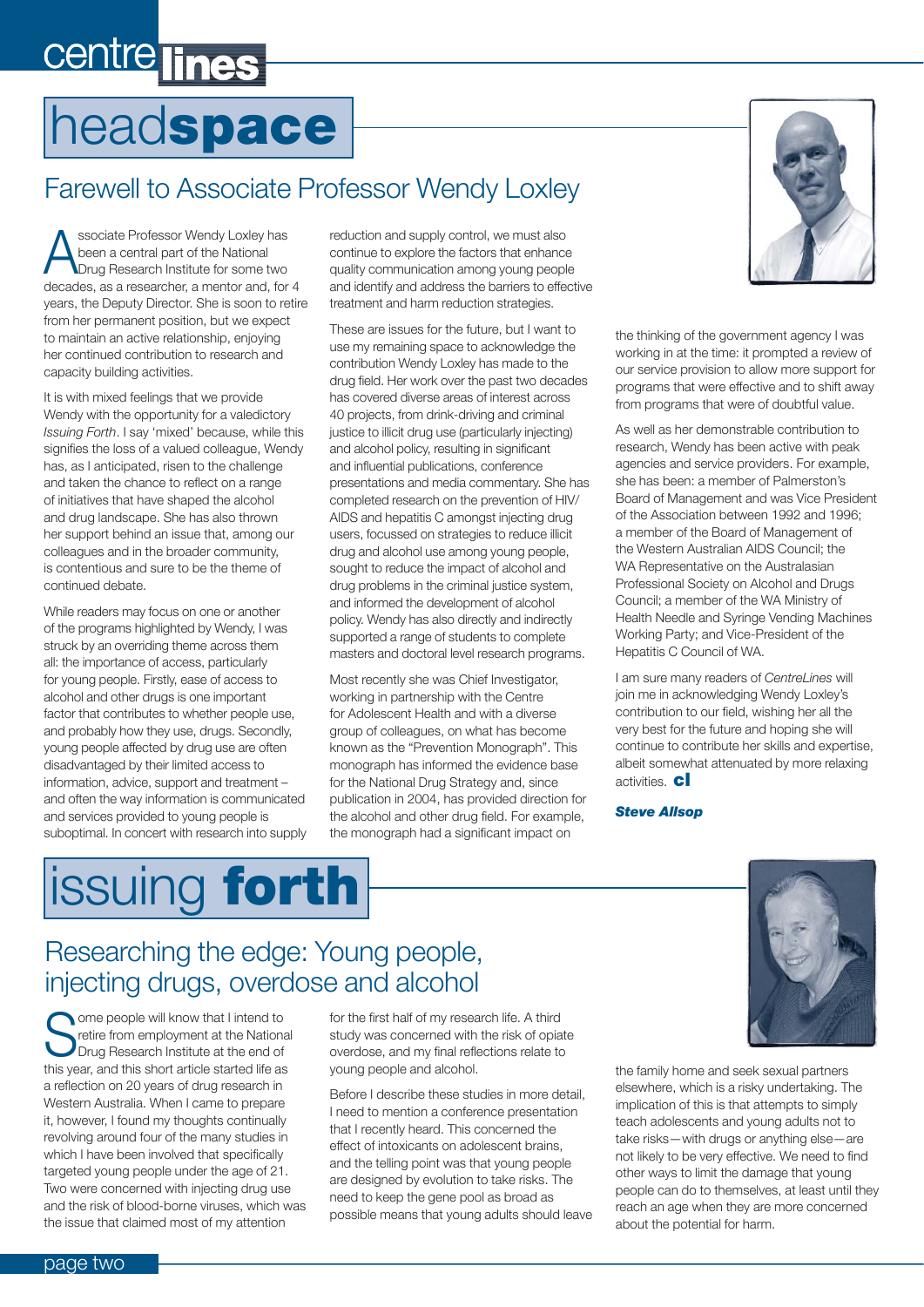#### Young people and blood borne viruses

In the first year or so that I was employed as a drug researcher, I was encouraged to think about the research area in which I would like to be more fully engaged. One of the articles I read was by Dr Les Drew, who suggested that Australia was heading in the direction of a fullblown epidemic of HIV/AIDS, transmitted to the general community by injecting drug users who had become infected through needlesharing. It seemed to me then—and still does—manifestly unfair that lifestyle choices made some people vulnerable to infection with a deadly virus, and even if injecting drug use was not believed to be an appropriate life choice, the punishment seemed to be outrageous in comparison to the crime. I counted myself fortunate to be one of the people contributing to the fight against it.

My PhD research in the early 1990s was with young injecting drug users and their risk of HIV/AIDS, and I was dismayed to find them to be both at risk and unprotected. They were worried about HIV/AIDS, but had received almost no education about the epidemic, and knew little about transmission. Although they preferred not to share needles, they often did so because they found it difficult to obtain sterile needles and syringes in Perth. This was mainly because pharmacies comprised the main source of supply, and pharmacy staff were often unfriendly towards young people seeking injecting equipment. Fortunately, the HIV/AIDS epidemic was very limited among young injectors in Perth at that time.

Doing this study taught me a little about the lives of people who live on the edge. We used to talk at the Centre about the 'levers of prevention' and I began to realise that levers to prevent HIV/AIDS had to be far wider than simply education. The young people in my study were caught up in complex attitudes and beliefs relating to their expectations about drug use and its exigencies, their need to form and maintain intimate relationships, and their reliance on their mates as perhaps the only people they could really trust. These understandings structured and influenced their behaviour. It wasn't enough to think of them as individuals who could make decisions about whether or not to share needles: they needed to be understood in terms of their social relationships and the world in which they lived. Above all, many were risk takers. I frequently found it hard to understand how they could take the risks they did, but to many the dangers were remote compared to the everyday challenges of their lives.

My second experience of research with young injectors was a study of hepatitis C. Australian researchers had come to realise that hepatitis C was so endemic among injectors that it had to be prevented among young injectors if at

all. I received a grant to undertake one of the first studies of hepatitis C and young injectors which I did with Susan Carruthers. As with the earlier study we found that these young people had little knowledge about hepatitis C, but were relatively unconcerned about this new viral threat. While their knowledge of risk factors for hepatitis C was barely adequate, knowledge of other aspects of hepatitis C, such as available treatment and long-term health consequences was extremely poor. Almost all were at risk of infection through unsafe injecting practices. The hidden nature of their drug use meant that making contact was extremely difficult, and we concluded, as others had, that peer outreach had to be one of the best approaches to education and prevention. Mainstream health messages were never going to be enough.

#### Young people and opiate overdose

During the 10 years that I was engaged in injecting research, Western Australia, like every other Australian state, found itself embroiled in an 'epidemic' of opiate overdose. During these 5-6 years, too many people died of opiate overdoses; too many parents grieved for their lost children; too many health workers, bureaucrats, researchers, and drug user representatives met in urgent committees to consider what to do. Multiple drug toxicity combining CNS depressants such as heroin, benzodiazepines and alcohol—turned out to be the major culprit, but this was not well understood by drug users.

The average age of death was 28, but there was tremendous community angst about teenage and young adult drug users. I received a small amount of funding to investigate what Perth teenagers understood and practiced in relation to opiate use and overdose. The study report was entitled *Forgetting to Breathe*, which was how one of our respondents described a heroin overdose.

Again, I was overwhelmed and dismayed by the extent of misunderstanding and risk behaviour practised by these young people. Public information and education had made very little impact on them. They had little adequate knowledge of the causes and mechanisms of overdose, particularly multiple drug toxicity, and used CNS depressants particularly benzodiazepines and oral morphine, which were readily available and cheap, and alcohol—freely. Some young users deliberately mixed these drugs in search of heightened effects. Concern about being taken to hospital emerged as a major issue because they were afraid that hospitals would inform parents or "the welfare" if a juvenile was admitted to hospital with a suspected overdose, and this also mitigated against calling ambulances to overdoses.

I found myself thinking, again, about the levers of prevention: how do you influence

the attitudes and behaviour of young people who feel themselves to be distant from the mainstream, who are not likely to be influenced by mainstream health messages and who would rather turn to cultural beliefs for support and assistance? We had no clear answers then except to look to removing structural barriers such as those perceived in ambulances and hospitals, and recommend that education materials were couched in language and symbols that were meaningful to the group, and conveyed by peer educators rather than authorities. In the end the overdose epidemic diminished when the supply of heroin became uncertain and expensive.

Notwithstanding anything I have said above, my experiences with young people have not all been sombre. On the contrary, I have met many who were realistic, canny, optimistic and full of life. Spending time with them was one of my great joys as a researcher. And you could always believe that they would mature out of their extravagant drug use, and come to lead more normal lives. But my last example, drawn from literature review rather than new data, belies the impression that the main drug-related harm comes about from exotic drugs used by the few rather than the many. The main drugrelated harm for young people is, of course, alcohol, and most young people drink it.

#### Young people and alcohol

There is both an Australian and an international trend in many countries towards increasing consumption, binge drinking and intoxication by young people. Ninety percent of all the alcohol consumed in Australia by young adults, and over 80 percent of all the alcohol consumed by 14 to 17 year olds is drunk at high risk levels. In the 10 years to 2004, over 2,000 young Australians died, and over 100,000 young people were hospitalised from injury and disease caused by risky drinking. And the risk is ongoing: brain development that continues through adolescence can be placed at risk by alcohol, and early initiation into alcohol use increases the likelihood of subsequent progression to problems with alcohol.

How do we prevent the early onset and development of harmful alcohol use? Many people point to better school-based and community education as solutions, but authoritative reviews suggest that regulatory approaches such as increasing the price of alcohol, regulating and controlling the physical availability of alcohol, increasing the minimum drinking age and specific regulations for young drivers are more effective.

The regulation of marketing has also to be taken seriously. The range and variety of ready to drink products (RTDs) has increased dramatically over recent years and these are marketed specifically to young people—particularly, in the case of sweet coloured drinks based on white spirits (often called 'alcopops') to young women. Should active promotion of alcohol be permitted as part of a market economy, or be constrained in the interest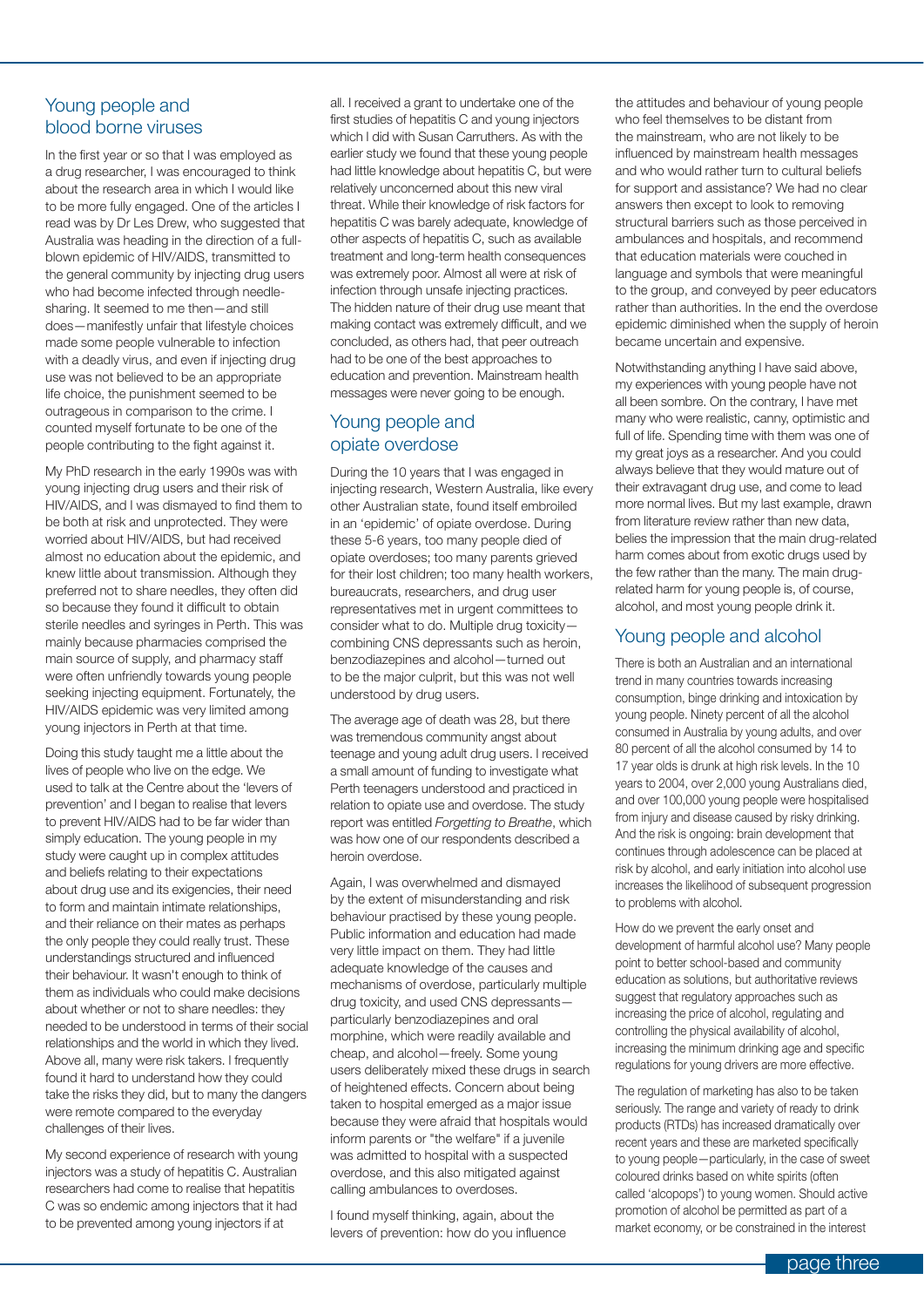# issuing **forth continued...**

of reducing harm? Alcohol advertising in Australia is subject to a self-regulatory code but, as it does not appear to be effective, it may be time to consider alternative regulatory structures.

#### Conclusion

These research experiences have taught me that, while there are specific things we can do to limit the risk of, variously, blood-borne virus transmission, overdose or alcohol mortality and morbidity, these problems have a number of elements in common which are related to the nature of young people. We cannot rely on teenagers and young adults to wholly protect themselves against harmful drug use. They require additional protection by structural and regulatory interventions that increase the distance between the individual and potential harm. Needle exchange schemes finally allowed young people in Perth to access sterile injecting equipment without hassle; increases in the price of heroin reduced the extent of overdose (although it is unclear

which particular intervention brought this about); and increasing the price of alcohol or reducing the number of alcohol outlets can reduce alcohol consumption and harm.

Moreover, drug use is a social behaviour and drug use decisions are made in groups. If we regard young people as individuals, without recognising the power of their peer group to mediate beliefs and understandings and structure context and culture, we have little hope of changing risky behaviour. Individual decision-making models, which are the implicit base for much health education, need to be replaced with more sophisticated understandings of the complex social realities of young people's lives, if programs and messages which are effective are to be developed. Moreover, such programs should be based on theoretical understandings of risk behaviour which address all the individual, cultural and societal constraints that operate to prevent young people from acting safely.

I want to conclude with a plea for one of the more controversial law reform strategies suggested to reduce the harm associated with young people's drinking—that is, raising the legal purchase and/or consumption age of alcohol. There is considerable research evidence to show that raising the drinking age reduces teenage drinking and hence harms, and recent attempts in New Zealand to change the minimum drinking/purchase age to 20 demonstrated that public debate could convince a majority of the public that raising the drinking age would be an appropriate way to reduce young people's harm from drinking. In Australia, public education through social marketing could put the issue on the public agenda and start the necessary public debate.

At the very least the community should understand that raising the legal minimum drinking age in Australia might be a powerful tool for delaying the onset of use and reducing underage drinking. It could save young people's lives. **cl**

*Wendy Loxley*

# project **notes**

#### Alcohol restrictions project

#### *Tanya Chikritzhs, Dennis Gray, Zaza Lyons and Sherry Saggers*

Progress on this project was reported in the previous NDRI edition of *CentreLines*. The final report is now complete and available free of charge on the NDRI website; hard copies may be requested from NDRI administration.

The aim of the project was to extensively review the evidence for the effectiveness of restrictions on the sale and supply of alcohol in reducing consumption and alcohol-related harm. The review examined evidence from international and Australian sources and included a range of restrictions including those related to: hours and days of sale, outlet density, beverage price, legal minimum drinking age and age of purchase, high-risk beverages, community-based initiatives, voluntary accords, responsible beverage service, lockouts, special events and dry area provisions, and restricted areas legislation.

Restrictions on trading hours, economic availability (ie taxation and price), and access to alcohol by minors were each indicated as highly effective strategies for affecting alcohol consumption and related harms in an Australian context. The report also provides evidence for positive outcomes from other types of restriction such as limiting outlet density, restricting access to high-risk beverages and restricted areas legislation,

although these types of restrictions also typically require substantial ongoing functional support in order to maintain effectiveness.

Unique to the review is the detailed collation and synopsis of restrictions and their evaluations conducted throughout regional and remote Australia - Western Australia, the Northern Territory, and Queensland in particular. For Indigenous Australian communities, a range of alcohol restrictions have been demonstrated as effective in reducing alcohol-related problems but are most effective when properly enforced, supported by the community, and complemented by measures that address the underlying causes of alcohol misuse.

The project was funded by the Western Australian Department of Health and the Alcohol Education and Rehabilitation Foundation and supported in-kind by the Western Australian Drug and Alcohol Office.

#### Alcohol use during pregnancy – Formative intervention research

#### *Nyanda McBride, Susan Carruthers and Delyse Hutchinson (NDARC)*

This is an explorative descriptive study using both quantitative and qualitative methods, designed to assess factors that contribute to alcohol consumption during pregnancy, and potential strategies to reduce alcohol

consumption during pregnancy. Information is being collected using two methods: focus groups and anonymous self-completion surveys. Research questions include current patterns of alcohol consumption, place, amount and type of alcohol consumed, as well as identifying information from the target group about potential intervention targets and components which may assist in the reduction of alcohol consumption during pregnancy. This research is being conducted with women attending antenatal care in public hospitals in Perth, Western Australia.

Recruiting women who consume alcohol during pregnancy to participation in focus groups has been difficult, and an alternative method of direct recruiting has been proposed and is under consideration by the appropriate ethics committees. Direct interaction between researchers and potential focus group participants may eventuate but only time will tell. It is likely that recent intense media attention on alcohol use during pregnancy, and therefore an increased awareness among the general public about concerns relating to alcohol exposure *in utero*, may have acted as a form of intervention resulting in reduced alcohol use. Alternatively, as noted by some of the antenatal staff involved in the study, public concerns may have reduced the willingness of women to come forward and be identified. Other alternative recruitment methods may be required to gain the numbers needed to pursue this method of data gathering.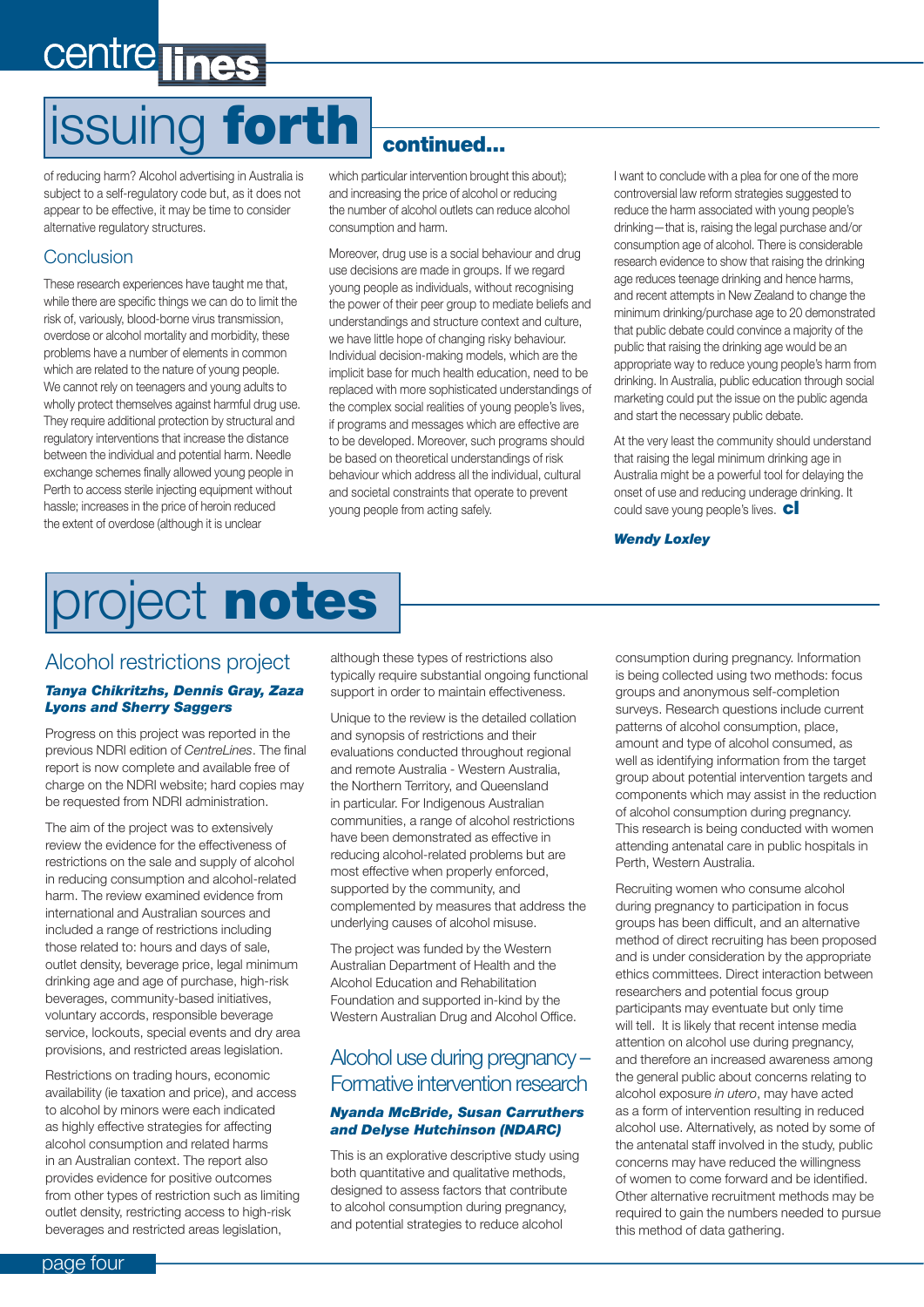#### Ecstasy and related drugs reporting system

#### *Jessica George and Simon Lenton*

The Ecstasy and Related Drugs Reporting System (EDRS), formerly known as the Party Drugs Initiative (PDI), has operated in Western Australia (WA) since 2003. The EDRS and Illicit Drug Reporting System (IDRS) act as complementary early warning systems to identify emerging trends in illicit drug use patterns and markets. Both projects are conducted on an annual basis in the capital city of every Australian jurisdiction and coordinated nationally by the National Drug and Alcohol Research Centre (NDARC) at the University of New South Wales. In 2007, the EDRS was funded by the Australian Government Department of Health and Ageing. Presented here is a summary of the major findings from interviews with regular ecstasy users (REU) for the 2007 EDRS in WA.

The 2007 REU sample in WA was largely similar to that of previous years. The majority were of English speaking background and identified as heterosexual. The average number

# ndri **news**

of education years remained at 11, with approximately half having tertiary qualifications. However, in 2007 there was a decrease in the proportion in full-time employment to 24% compared to 52% in 2006 and full-time students decreased to 3% compared to 19% in 2006. Conversely, those in part-time employment increased to 38% compared to 13% in 2006 and those who were unemployed to 25% compared to 14% in 2006. There was also some indication of an increasing trend in age with an average of 26 years in 2007 compared to 21 years in 2003.

Some changes in patterns of ecstasy use were found in comparison to last year's sample. While swallowing remained the main route of administration, the proportion typically using more than 1 tablet in a session decreased to 54% in 2007 compared to 70% in 2006. The average number of days ecstasy was used in the preceding six months was 15 days in 2007 compared to 21 days in 2006. The proportion reporting use of ecstasy for more than 48 hours without sleep ('binge use') decreased to 29% in 2007 compared to 45% in 2006. These decreases in amount and frequency of ecstasy use were unlikely to be

related to changes in the market as reports of price, purity and availability of ecstasy were consistent across years.

Polydrug use has been characteristic of REU samples across years and the use of alcohol and cannabis during the previous six months remained high. There was a decrease in recent use of tobacco to 52% in 2007 compared to 74% in 2006 and recent use of all forms of methamphetamine decreased in 2007. During the previous six months, speed powder was used by 46% in 2007 compared to 65% in 2006, base methamphetamine by 10% compared to 32% in 2006 and crystal methamphetamine by 52% compared to 77% in 2006. Similar trends in decreasing use of methamphetamine were observed in REU samples for the EDRS in other jurisdictions. However, among WA participants who reported recent use of methamphetamine, frequency of use increased. During the previous six months, speed powder was used an average of 19 days in 2007 compared to 13 days in 2006 and crystal methamphetamine used an average of 28 days in 2007 compared to 14 days in 2006. **cl**

#### First international conference on Indigenous mental health

From 22-25 October, Dennis Gray, Ted Wilkes and Anna Stearne and NDRI Adjunct Professor Sherry Saggers attended the First International Conference on Indigenous Mental Health in Brasilia. Attendance at the conference – which was organised and funded by the Brazilian Ministry of Health – was limited and by invitation. Delegates included Indigenous and non-Indigenous researchers and practitioners from New Zealand, Canada, Argentina and Australia and counterparts and policy makers from Brazil. The conference was held in conjunction with a national meeting on Indigenous Mental Health. The objective of the meeting was to develop a communitybased approach to Indigenous mental health in Brazil – with substance misuse treatment

and prevention and suicide prevention as key elements – based on information presented at the conference.

The first day's program focused on substance misuse with Ted Wilkes and Dennis Gray providing an overview of Indigenous issues in Australia, and Sherry Saggers and Anna Stearne reporting on their on-going evaluation of the highly successful Mt Theo Program. Other speakers included a Canadian fœtal alcohol spectrum disorder service provider, and three Brazilian researchers. The second day's program focused on suicide with presentations by suicide prevention workers from New Zealand, Canada and Brazil. The focus on suicide continued on the morning of the third day and was followed by presentations from the Director of Indigenous Health and other senior health administrators. The fourth day was devoted to the development of a

> statement on Brazilian Indigenous mental health policy which sought to incorporate what had been learnt in the previous three days.

> There was considerable interest in the work of NDRI – especially that dealing with the effectiveness of intervention strategies and in ways of working with Indigenous people. NDRI is looking to establish on-going contact through which the potential exists for significant research impact at the international level.

#### Two receive VC's awards for excellence

NDRI's Associate Professor David Moore and NDRI Tier 1 Research Fellow Geoffrey Jalleh were recent recipients of Curtin Vice-Chancellor's Awards for Excellence. These annual awards recognise individual staff and staff groups who have demonstrated significant innovation in their area of work and the pursuit of excellence in their activities.

David Moore - whose research involves mapping the social contexts of alcohol and other drug (AOD) use and related harms through the use of ethnographic/qualitative research methods - was recognised for his work informing AOD policy and practice, building national capacity and promoting innovation in research, and disseminating research findings. His diligence in ensuring his research is translated into practical benefit for the community was noted.

Geoffrey Jalleh was recognised for his development of strong working relationships through collaborative research projects and supervision of staff and students undertaking higher degrees. He has established an innovative Computer Assisted Telephone Interviewing (CATI) system which through its accessibility has increased the research capacity of his own Centre, other Curtin research groups, and external organisations in

![](_page_4_Picture_19.jpeg)

terms of research data collection.<br>
Dennis Gray, Ted Wilkes, Anna Stearne and Sherry Saggers<br> **international level.**<br> **international level.**<br> **international level.**<br> **international level.**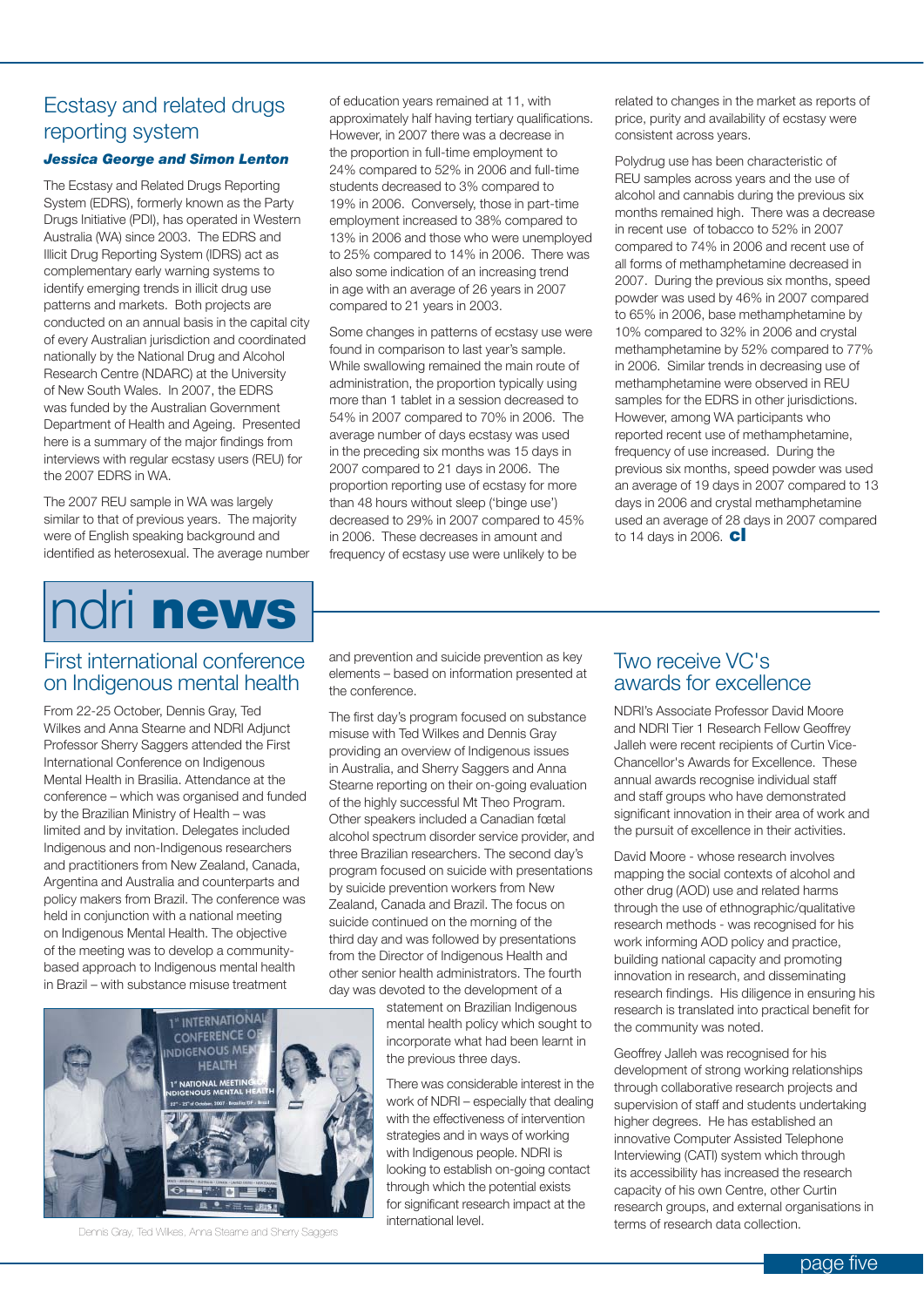# centre line

# ab**stracts**

What potential might Narrative Therapy have to assist Indigenous Australians reduce substance misuse

#### *Violet Bacon*

#### Australian Aboriginal Studies, 2007, 1, pp 71-82

Substance misuse is associated with adverse consequences for many Australians including Aboriginal and Torres Strait Islander Peoples. Extensive research has been conducted into various intervention, treatment and prevention programs to ascertain their potential in reducing substance misuse within Aboriginal and non-Aboriginal communities. This paper explores Narrative Therapy as a counselling intervention that might have potential in assisting Indigenous Australians reduce the harm associated with substance misuse.

#### The 2004 Australian prison entrants' blood-borne virus and risk behaviour survey

#### *Tony Butler, Leng Boonwaat, Sue Hailstone, Tony Falconer, Pam Lems, Tricia Ginley, Vanessa Read, Nadine Smith, Michael Levy, Greg Dore, John Kaldor*

#### Australian & New Zealand Journal of Public Health, 2007, 31, pp 44-50

Objectives: To assess the prevalence of bloodborne viruses and associated risk factors among prison entrants at seven Australian prisons across four States.

Design: Consecutive cross-sectional design. Voluntary confidential testing of all prison entrants for serological markers of human immunodeficiency virus (HIV), hepatitis C (HCV) and hepatitis B (HBV) over 14 consecutive days in May 2004. Demographic data and data related to risks for blood-borne virus transmission, such as sexual activity, body piercing, tattooing, and injecting drug use, were collected.

Results: National prevalence for HIV was 1%, hepatitis B core antibody 20%, and hepatitis C antibody 34%. Fifty-nine per cent of participants had a history of injecting drug use. Among injecting drug users, the prevalence of HIV was 1%, hepatitis C antibody 56%, and hepatitis B core antibody 27%. Fortyone per cent of those screened reported a previous incarceration. In the multivariate model, Queensland and Western Australian

(WA) prison entrants were significantly less likely to test positive to HCV than those in New South Wales (NSW). Amphetamine was the most commonly injected drug in Queensland, Tasmania and WA. In NSW, heroin was the most common drug injected. In the multivariate analysis a history of injecting drug use, being aged 30 years or more, and a prior incarceration were positively associated with hepatitis C infection. For hepatitis B core antibody, age over 30 years and a history of injecting drug use were associated with an increased risk.

Conclusions: The findings support the view that prisoner populations are vulnerable to blood-borne virus infection, particularly hepatitis B and C. Prisoner populations should be included in routine surveillance programs so as to provide a more representative picture of blood-borne virus epidemiology in Australia.

#### The impact of later trading hours for hotels (public houses) on breath alcohol levels of apprehended impaired drivers

#### *Tanya Chikritzhs and Tim Stockwell*

#### Addiction, 2007, 102, pp 1609-1617

Aim: To examine the impact of extended trading permits (ETPs) for licensed hotels in Perth, Western Australia on impaired driver breath alcohol levels (BALs) between July 1993 and June 1997.

Design: Forty-three hotels obtained ETPs allowing later closing hours and 130 maintained standard closing time (controls). Impaired driver BALs were linked to 'last place of drinking' hotels. Before and after period BALs of drivers who last drank at ETP or non-ETP hotels were compared by time of day of apprehension and sex, controlling for age.

Findings: Impaired female drivers apprehended between 10.01 p.m. and 12 midnight (before closing time) had significantly lower BALs after drinking at ETP hotels. Male drivers aged 18–25 years and apprehended between 12.01 and 2.00 a.m. after drinking at ETP hotels had significantly higher BALs than drivers who drank at non-ETP hotels.

Conclusions: At peak times for alcohol-related offences, late trading is associated with higher BALs among those drinkers most at risk of alcohol-related harm.

#### Social capital: Implications from an investigation of illegal anabolic steroid networks

#### *Bruce Maycock and Peter Howat*

#### Health Education Research, 2007, 22, (6), pp 854-863

Numerous studies have linked the constructs of social capital with behaviours that are health enhancing. The factors of social trust, social cohesion, sense of belonging, civic involvement, volunteer activity, social engagement and social reciprocity are all associated with social capital and their existence is often linked with communities or settings where health enhancement is high. Utilizing an interpretive perspective, this paper demonstrates how the existence of social capital may enhance the transition into drug use, the experience of using an illegal drug and decrease the risk of detection. It highlights how social capital may contribute to behaviours which are not health enhancing.

Using a variety of data, including participant observation of 147 male anabolic steroid users and 98 semi-structured in-depth interviews with male anabolic steroid users, dealers and distributors it was found that social capital facilitated the operation of the illegal anabolic steroid distribution network. The subcultural norms and social trust that existed within the network allowed anabolic steroid dealers to sell the drug to others with reduced risk of detection. It is argued that social capital facilitates the distribution of illegal anabolic steroids and that social capital is a nondiscriminatory concept, that may enhance both negative and positive health-related behaviours.

Research to practice - Formal dissemination of the school health and alcohol harm reduction project (SHAHRP) in Australia

#### *Nyanda McBride, Fiona Farringdon and Carole Kennedy*

#### Drug and Alcohol Review, 2007, 26, (6), pp 665-672

Introduction and Aims: This paper discusses the formal dissemination of the School Health and Alcohol Harm Reduction Project (National SHAHRP Dissemination Project) in Australia. The original SHAHRP research program (SHAHRP Study) was previously assessed for effectiveness during a longitudinal research study which followed the student participants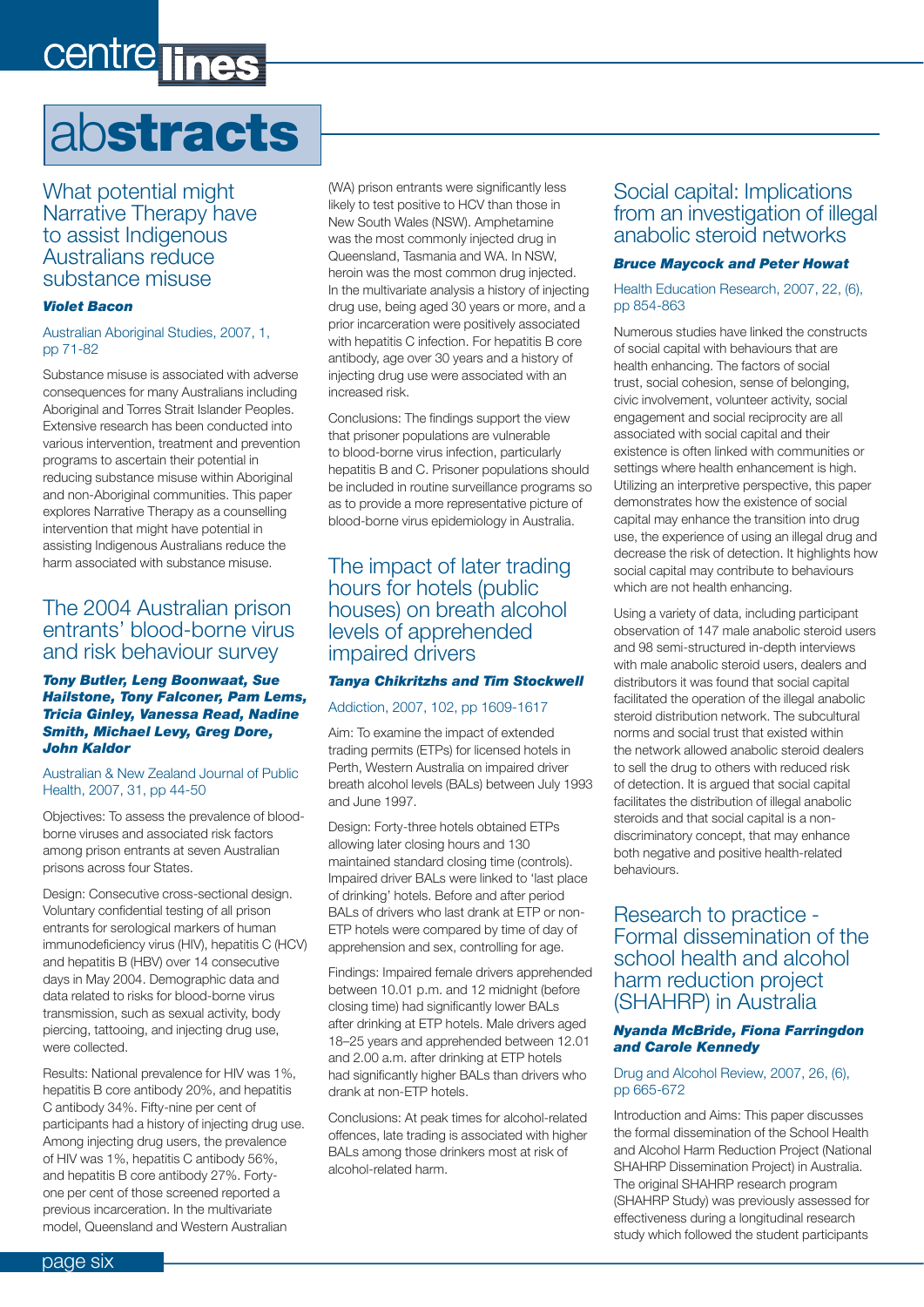over 32 months post intervention. The SHAHRP Study focused on evaluating the behavioural impact of the program and the results indicated wider dissemination would be of value.

Design and Methods: The National SHAHRP Dissemination Project involved key decision makers of drug education in the Government, Catholic and Independent schools sectors, in targeted states, agreeing to disseminate the SHAHRP Project through teacher educators and teachers in their sector and regions.

Process, reach and project satisfaction were assessed.

Results: The Dissemination Project conducted two workshops for 35 teacher educators. Fifteen teacher educators subsequently conducted 21 workshops for teachers between August 2003 and June 2004. One hundred and seventy (170) schools and nearly three hundred (294) teachers were involved in this training.

Discussion and Conclusions: The advantages

and barriers of researcher-led dissemination as illustrated in this study, suggest that methods other than publication in scientific journals and presentation at conferences may be useful for the transfer of effective intervention research programs to practice. There may be some benefit to identifying and testing other research initiated pathways leading to evidence based policy and practice which, in combination with practitioner-led transfer, can help to bridge the gap between research and practice in the future. **cl**

## recent **publications**

## Monographs and Technical Reports

**Clement, S., Donath, S., Stockwell, T.R. and Chikritzhs, T.** (2007) *Alcohol consumption in Australia: National surveys from 1989 to 2004.* National Drug Research Institute, Curtin University of Technology, Perth, WA.

**Donnelly, N., Scott, L., Poynton, S., Weatherburn, D., Shanahan, M. and Hansen, F.** (2007) *Estimating the short-term cost of police time spent dealing with alcoholrelated crime in NSW.* Monograph Series No 25, National Drug Law Enforcement Research Fund (NDLERF), Hobart, Tasmania.

**McBride, N., Carruthers, S.J. and Hutchinson, D.** (2007) *Alcohol use during pregnancy: Formative intervention research.*  National Drug Research Institute, Curtin University of Technology, Perth, WA.

**National Drug Research Institute** (2007) *Restrictions on the sale and supply of alcohol: Evidence and outcomes.* National Drug Research Institute, Curtin University of Technology, Perth, WA.

## Published Articles, Chapters and Books

**Allnut, S., Butler, T.G. and Yang, B.** (2007) Mentally ill prison inmates in Australia have poor physical health. *International Journal of Prisoner Health, 3, pp 99-110.*

**Bacon, V.** (2007) What potential might Narrative Therapy have to assist Indigenous Australians reduce substance misuse? *Australian Aboriginal Studies, 1, pp 71-82.*

**Butler, T.G., Allnut, S., Cain, D. and Kariminia, A.A.** (2007) Mental health status of Aboriginal and non-Aboriginal Australian prisoners. *Australian & New Zealand Journal of Psychiatry, 41, pp 429-435.*

**Butler, T.G., Boonwaat, L., Hailstone, S., Falconer, S., Lems, P. and Ginley, T.**  (2007) The 2004 Australian prison entrants' blood borne virus and risk behaviour survey. *Australian & New Zealand Journal of Public Health, 31, pp 44-50.*

**Butler, T.G., Gjersing, L., Capelhorn, J., Belcher, J. and Matthews, R.** (2007) Attitudes and beliefs towards methadone maintenance treatment among Australian prison health staff. *Drug and Alcohol Review, 26, pp 501-508.*

**Butler, T.G., Kariminia, A.A., Law, M.M., Corben, S., Levy, M., Kaldor, J. and Grant, L.** (2007) Factors associated with mortality in a cohort of Australian prisoners. *European Journal of Epidemiology, 22, pp 417-428.*

**Butler, T.G., Kariminia, A.A., Law, M.M., Levy, M., Corben, S., Kaldor, J. and Grant, L.** (2007) Suicide risk among recently released prisoners in New South Wales, Australia. *Medical Journal of Australia, 187, pp 387-390.*

**Butler, T.G., Richmond, R., Belcher, J., Wilhelm, K. and Wodak, A. (2007) Should** smoking be banned in prisons? *Tobacco Control, 16, pp 291-293.*

**Chikritzhs, T.** (2007) Cancer Council Australia, National Cancer Prevention Policy, chapter on alcohol. *Cancer Council Australia, pp 107-117.*

**Chikritzhs, T. and Stockwell, T.R.** (2007) The impact of later trading hours for hotels (public houses) on breath alcohol levels of apprehended impaired drivers. *Addiction, 102, pp 1609-1617.*

**Howat, P., Sleet, D., Maycock, B. and Elder, R.** (2007) Effectiveness of health promotion in preventing alcohol-related harm. *In McQueen, D. and Jones, C. (eds.) Global Perspectives on Health Promotion Effectiveness. Springer Science & Business Media, New York.*

**Kariminia, A.A. and Butler, T.G.** (2007) Aboriginal and non-Aboriginal health differentials in Australian prisoners. *Australian & New Zealand Journal of Public Health, 31, pp 366-371.*

**Kariminia, A.A., Butler, T.G., Corben, S., Levy, M., Grant, L. and Kaldor, J.** (2007) Extreme cause specific mortality among adults who have served time in prison. *International Journal of Epidemiology, 36, pp 310-316.*

Lenton, S. (2007) Reforming cannabis penalty regimes to reduce harm. *Matters of Substance, November, pp 9-10.*

**Levy, M., Butler, T.G. and Zhao, J.** (2007) Prevalence of Mantoux positivity and annual risk of infection for tuberculosis in New South Wales prisoners, 1996 and 2001. *NSW Public Health Bulletin, 18, pp 119-124.*

**Livingston, M., Chikritzhs, T. and Room, R.** (2007) Changing the density of alcohol outlets to reduce alcohol-related problems. *Drug and Alcohol Review, 26, (5), pp 557-566.*

**Maycock, B.R. and Howat, P. (2007) Social** capital: Implications from an investigation of illegal anabolic steroid networks. *Health Education Research, 22, (6), pp 854-863.*

**McBride, N., Farringdon, F. and Kennedy, C.** (2007) Research to practice - Formal dissemination of the School Health and Alcohol Harm Reduction Project (SHAHRP) in Australia. *Drug and Alcohol Review, 26, (6), pp 665-672.*

**Midford, R.** (2007) Drug education and other prevention programmes for students. *Drug and Alcohol Review, 26, (6), pp 573-575.*

**Yap, L., Butler, T.G., Ritchers, J., Kirkwood, K., Grant, L., Saxby, M., Ropp, F. and Donovan, B.** (2007) Do condoms cause rape and mayhem? The long-term effects of condoms in New South Wales prisons. *Sexually Transmitted Infections, 883, pp 219-222.*